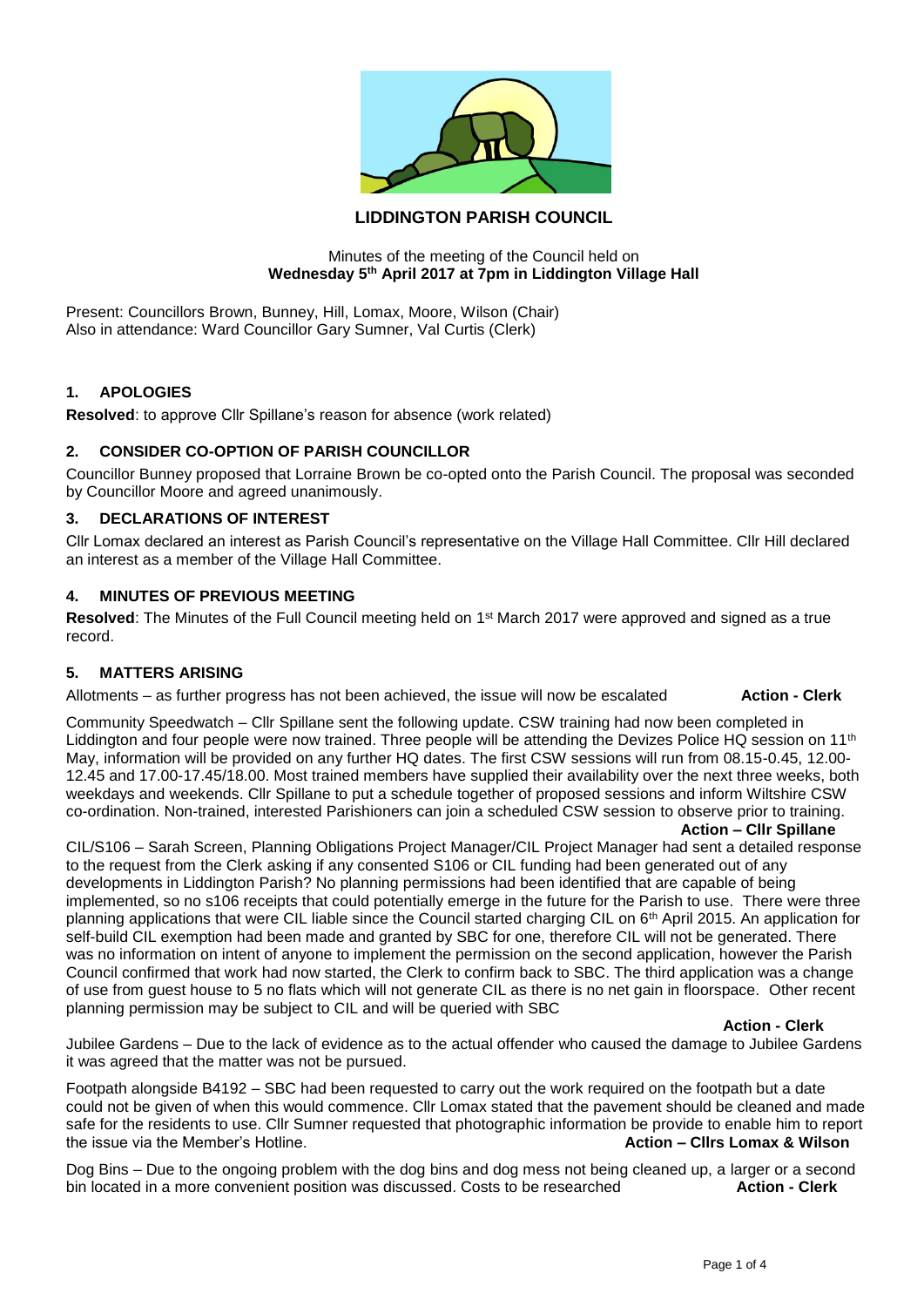# **6. PUBLIC SESSION**

As no members of the public were in attendance, the Parish Council continued with the meeting.

# **7. CLERK'S REPORT**

Annual Internal Audit - Preparation and required paperwork completed, ready for Auditing Solutions to examine. Annual External Audit (Limited Assurance Review) - Forms received and partially completed, to be finalised after internal audit completed.

Audit training - Attended a half day training session given by Grant Thornton, the external auditors, at WALC offices in Devizes on Thursday 30th March.

Grass cutting, hedge trimming etc. contract - Contract has been signed by Richard Adams and Cllr Wilson. Adams and Watt will be starting work in Liddington Village week commencing 10th April.

Playground Equipment - Spare part ordered expected delivery 6th or 7th April.

SBC Customer Services - A telephone conversation was held with Lisa Pittard, Customer Services Manager to discuss how Liddington would like to handle queries received into SBC call centre due to transfer of services. It has been agreed that all contacts that need to be referred on to Liddington will be forwarded by email for me to deal with. I have confirmed that I am not available five days a week, so telephone calls are not acceptable, unless of an urgent matter.

## **8. PLANNING MATTERS**

### **(a) To consider any planning applications:**

**Application:** S/HOU/17/0427 (11th April 2017) **Location:** 35 Purley Road, Liddington, SN4 0HE **Proposal:** Erection of two storey side and single/two storey rear extensions **Resolved:** that the following comments be submitted:

All previous comments made by Liddington Parish Council against the prior applications, reference numbers S/15/1933, S/16/0951 and S/16/1596, still apply. The Parish Council would also request that a thorough look at planning policy guidance and the previous permissions is undertaken

**Application:** S/HOU/17/0487 (13th April 2017) **Location:** 9 Spinney Close, Liddington, SN4 0HQ **Proposal:** Erection of a single storey side extension **Resolved:** that the following comment be submitted:

Parish Council has no objections to this application

**Application:** S/HOU/17/0466 **Location:** Street House Farm, The Street, Liddington, SN4 0HD **Proposal:** Removal and replacement of render to the external walls and like for like replacement of timber windows **Resolved:** that the following comment be submitted:

Parish Council has no objections to this application

**(b)** It was noted that the following applications had been granted permission:

S/HOU/17/0156 – Church View, Bell Lane – Erection of a single storey side extension to create a selfcontained annex. S/HOU/17/0207 – Parsonage Close, Medbourne Lane – Erection of two storey front, side and rear extensions S/HOU/17/0080 – Parsonage Yard, Church Road – Installation of new windows and doors and rendering to external walls of the bungalow

It was noted that the following application had been withdrawn:

S/16/1268 – The Old Barn, Church Road – Erection of a single storey extension

## **9. TRAFFIC MATTERS**

Cllr Sumner informed the Council that discussions had been held with SBC highways department. A traffic count (rubber strips) will take place in the next few months to assess the volume of traffic cutting through Badbury and via Medbourne Lane etc. as a result of congestion at Junction 15 of M4. A scheme to consolidate all 30mph limits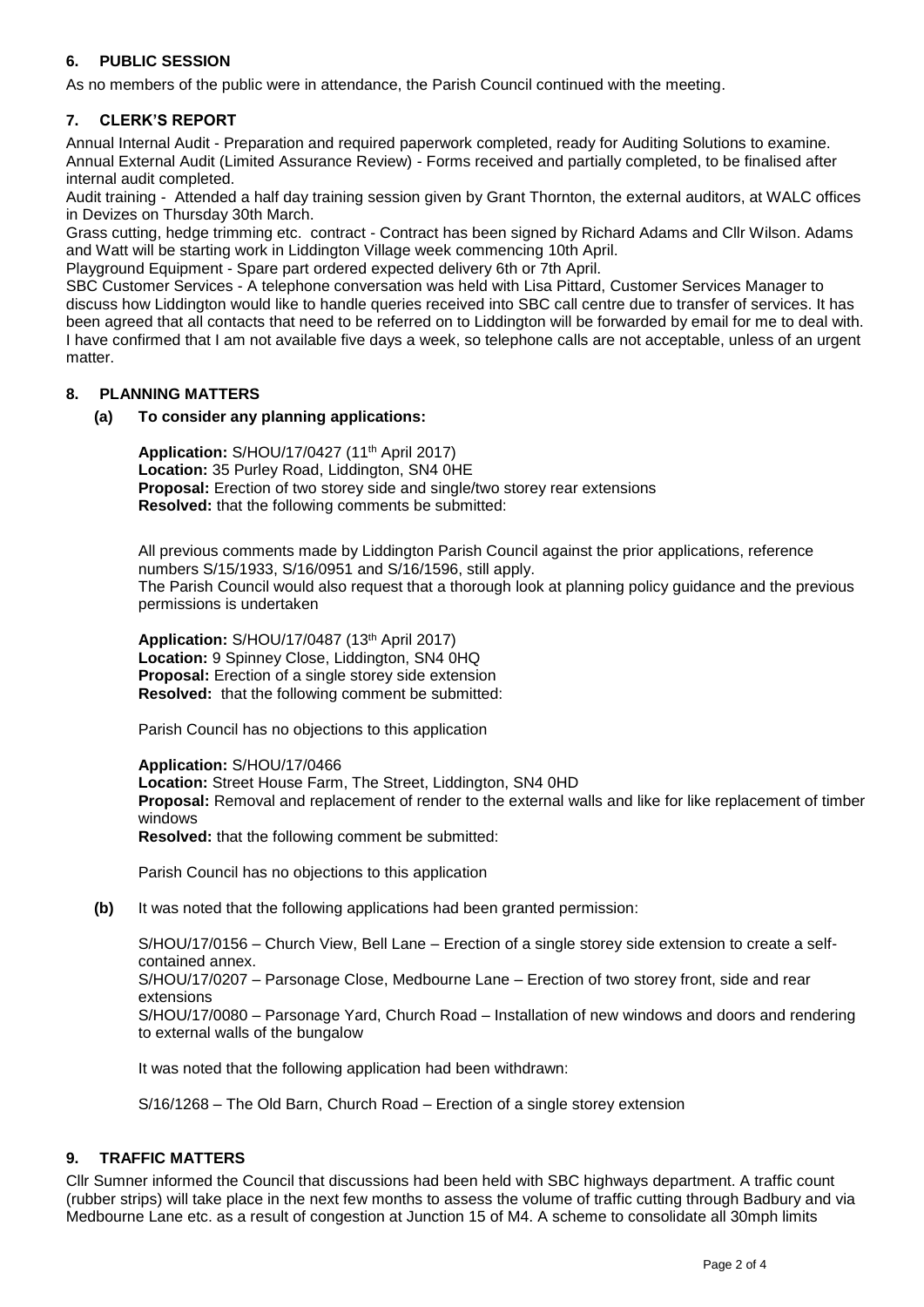around the Borough has identified that a section of road from Medbourne Lane into Day House Lane and past Meadow Way has no 30mph limit so one will be introduced. A 'No HGV' sign will be erected at the entrance to Medbourne Lane from the Village end. He suggested that any blocking of entrances used informally as passing places would be entirely down to the owners but they would risk danger to themselves if they have to stop on the lane to gain access to their homes (and to leave).

# **10. WARD COUNCILLOR REPORT**

Overgrown vegetation – Purley Road – another letter to be sent to the owners with two weeks to respond, with a second letter if necessary, with a further two weeks' response time. If required the issue will then be passed to enforcement.

Recycling Centre, Cheney Manor – the opening hours had been reduced including all day closure for one day per week. Cllr Sumner had expressed his concern. The situation will be reviewed after a period of time.

Keypoint – Due to the expected numbers of residents attending, the planning meeting on  $16<sup>th</sup>$  May will be held in the Wyvern Theatre.

Southern Connector Road – planning application progressing

Commonhead redevelopment – improvements needed due to Badbury Park development. There is a concern that developers could question affordability of the scheme.

Ward Councillor Sumner left the meeting at 8.40pm

### **11. VILLAGE MATTERS**

**(a) To provide an update with regards to services transfer from Swindon Borough Council –** Most Parishes attended the Borough/Parish meeting for a dialogue with SBC to discuss the Deed of transfer. The amended deed had now been received. The Parish Council agreed that they are willing to sign it, however two areas of concern have been identified. Confirmation was needed from the Parish's insurance company that cover would still be provided once they have been formally notified of the additional items being transferred to the responsibility of Liddington Parish Council. Clarification also needs to be sought with regards to the definition and interpretation of the word 'personnel' and tax and NIC contributions.

 **Action - Clerk**

**(b) 2017 CPRE Wiltshire & Hills Group Best Kept Village Competition** – Cllr Moore proposed that due to the current workload of the Parish Councillors that Liddington Parish Council should not enter the CPRE Best Kept Village Competition in 2017. Cllr Hill seconded the proposal which was unanimously agreed. A request for volunteers to prepare the application for 2018 would appear in the Lyden Magazine.

**Action - Clerk**

## **(c) Concerns over horse riders using public footpaths as bridleways Action – Cllr Wilson**

#### **12. FINANCE**

### **(a) Invoices**

- It was **resolved** to approve payment of the following:
	- Allbuild dog bin emptying May 2016 February 2017 £65.04
	- Mark Reynolds Jubilee Gardens repair £210.00
	- Adams & Watt Annual grass cutting contract £4226.40 payable in 12 equal instalments of £352.20 by standing order

### **(b) Standing orders**

It was **resolved** to approve payment of the following:

- Wilts Building Records £15.00
- Adams & Watt Annual grass cutting contract April instalment £352.20
- **(c) Account Summary –** it was **resolved** to accept the statement of accounts as at the end of financial year 2016/17

## **13. COUNCILLORS' REPORTS**

Superfast Broadband – the paperwork had now been signed to enable the installation to commence and should be operational by the end of May.

Playing Field – Cllr Bunney confirmed that he had carried out the fortnightly safety inspections of the play equipment on 18<sup>th</sup> and 31<sup>st</sup> March. It was noted that general maintenance was required.

## **14. PARISH MAGAZINE**

The Parish Council **resolved** to put the following in the Parish Magazine

- Welcome to Lorraine Brown who has joined the Parish Council
- Best Kept Village Competition 2018
- Replacement lighting in Village Hall
- Thank you to those that volunteered with the Village clean up